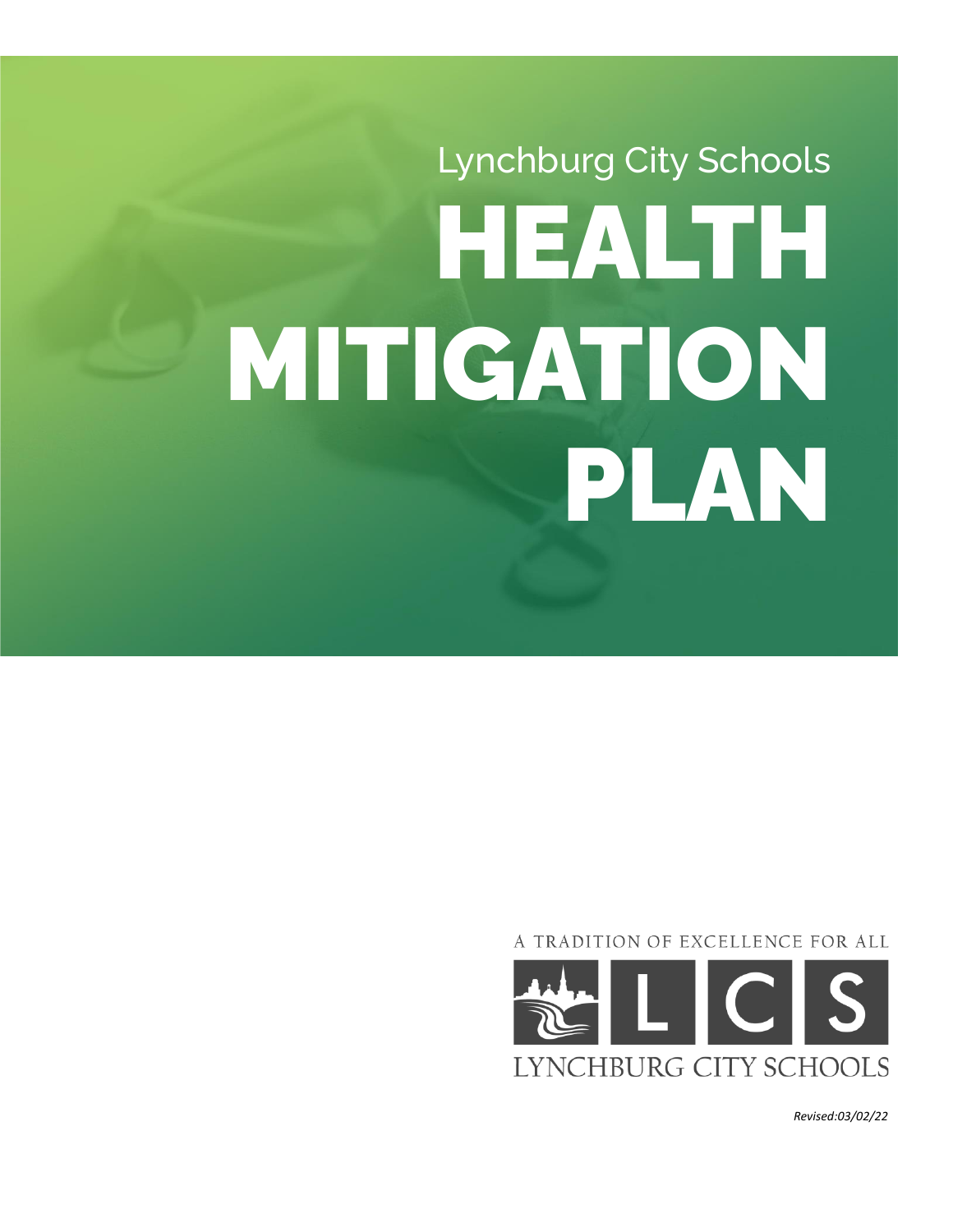# **TABLE OF CONTENTS**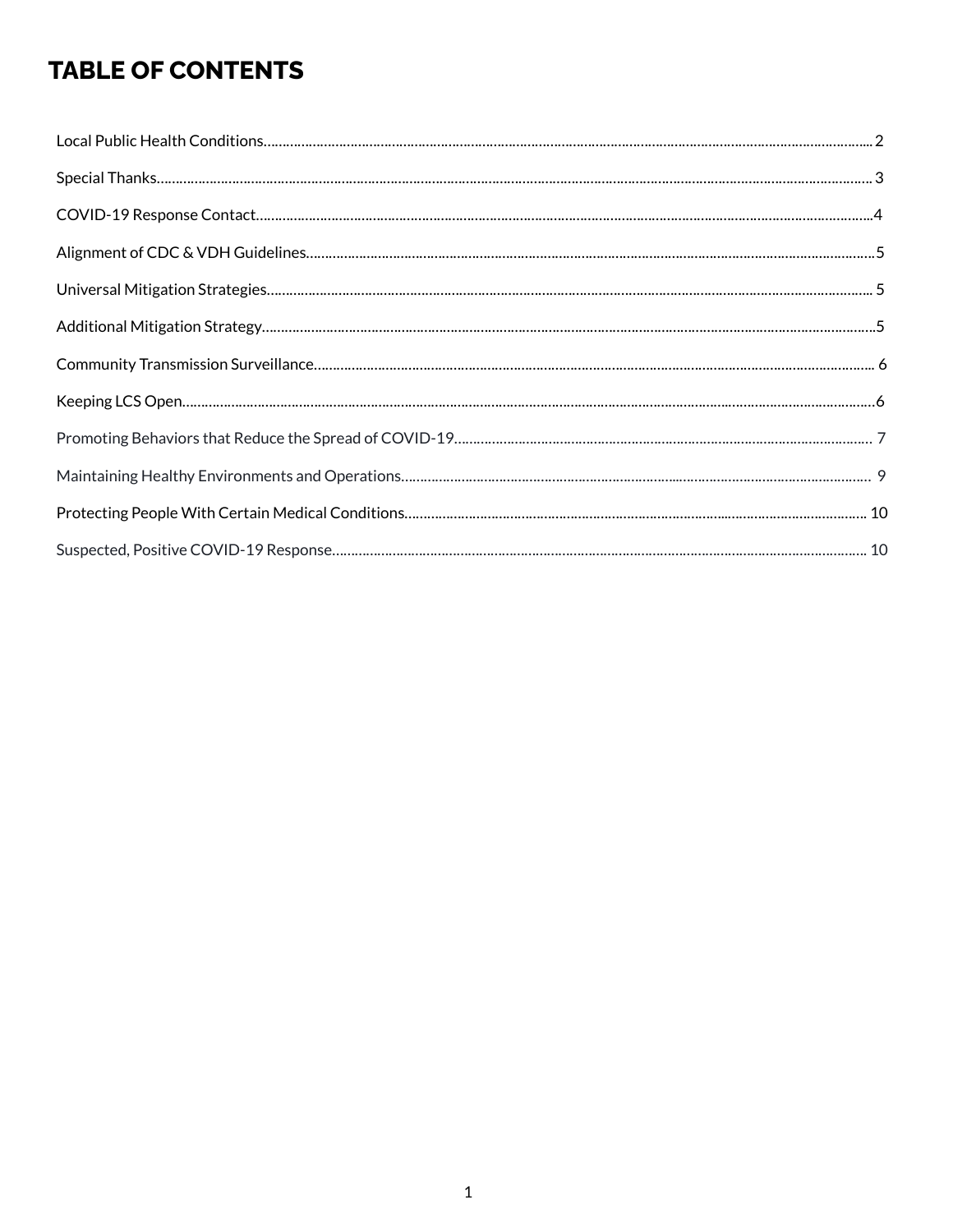# <span id="page-2-0"></span>**LOCAL PUBLIC HEALTH CONDITIONS**

This plan was developed in conjunction with our local Lynchburg Health Department, medical professionals from the community, Lynchburg City Schools Student Services Department, and the Lynchburg City Schools Safety Response Subcommittee. The plan has been updated by the LCS COVID Response Team to align with the current VDH and CDC guidelines, as of the date of publication.

In addition, we reviewed the following information and guidance:

Center for Disease Control [https://ww.cdc.gov/coronavirus/2019-ncov/community/schools-childcare/index.html](http://www.cdc.gov/coronavirus/2019-ncov/community/schools-childcare/index.html)

<https://www.cdc.gov/coronavirus/2019-ncov/community/schools-childcare/symptom-screening.html>

American Academy of Pediatrics [https://www.healthychildren.org/English/health-issues/conditions/COVID-19/Pages/The-Science-Behind-the-COVID-19-](https://www.healthychildren.org/English/health-issues/conditions/COVID-19/Pages/The-Science-Behind-the-COVID-19-Vaccine-Parent-FAQs.aspx) [Vaccine-Parent-FAQs.aspx](https://www.healthychildren.org/English/health-issues/conditions/COVID-19/Pages/The-Science-Behind-the-COVID-19-Vaccine-Parent-FAQs.aspx) <https://www.healthychildren.org/English/health-issues/conditions/COVID-19/Pages/2019-Novel-Coronavirus.aspx>

Virginia Department of Health [www.vdh.virginia.gov/coronavirus/](http://www.vdh.virginia.gov/coronavirus/)

Virginia Department of Education [http://www.doe.virginia.gov/support/health\\_medical/covid-19/recover-redesign-restart.shtml](http://www.doe.virginia.gov/support/health_medical/covid-19/recover-redesign-restart.shtml)

Virginia High School League <https://www.vhsl.org/covid-19-news-release>

At the time of the publication of the updated LCS Health Mitigation Plan, the Lynchburg City community has 16 cases per 100,000 residents, and is considered a high-risk area for exposure.



https://www.nytimes.com/interactive/2021/us/lynchburg-virginia-covid-ca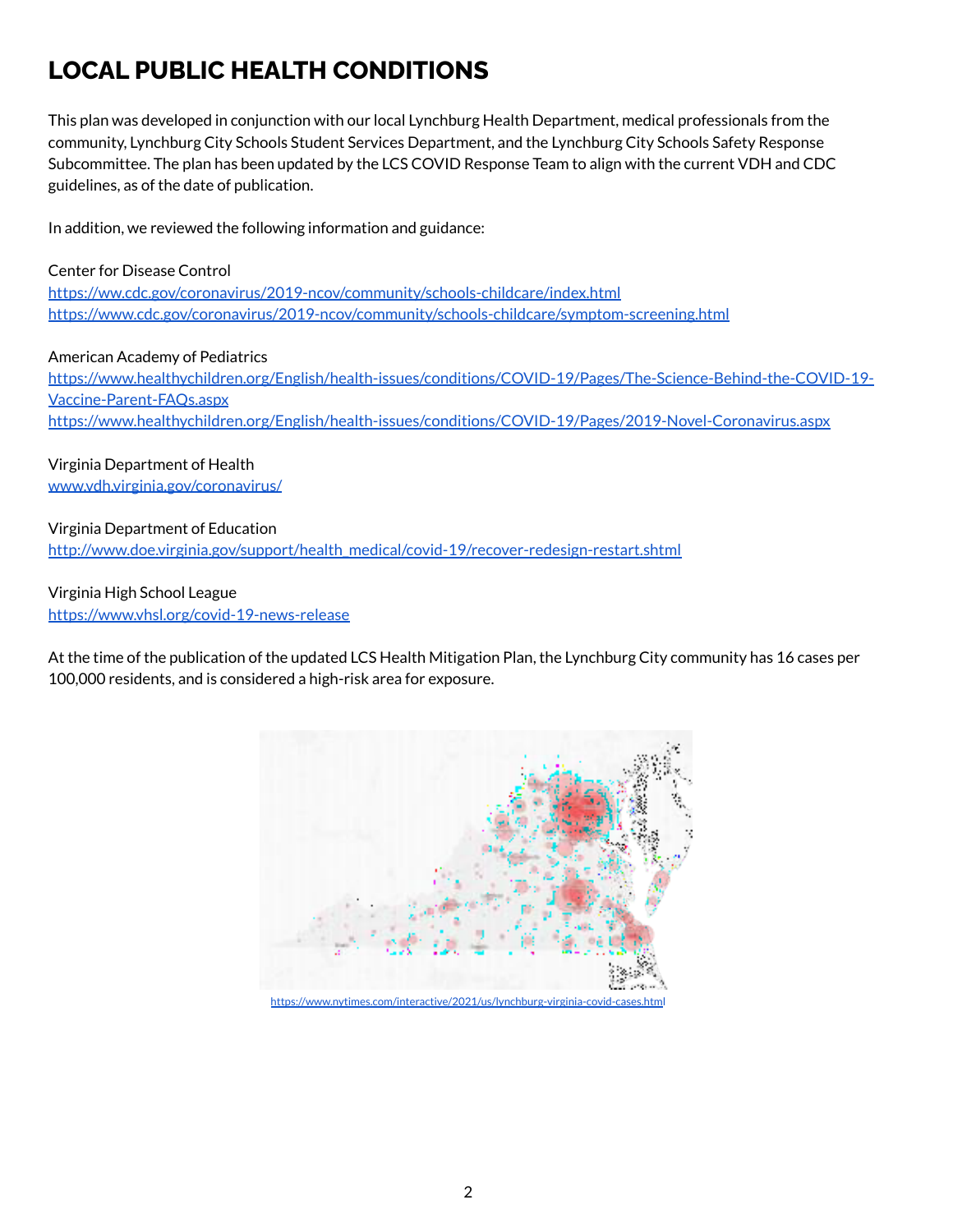# <span id="page-3-0"></span>**SPECIAL THANKS**

This document is a small summary compilation of many guiding practices, protocols, strategies, and documents initiated by the Dream Team. It has been updated to align with the VDH and CDC guidelines as of the date of publication and developed for staff use.

Below is a list of 9 Lynchburg City Schools COVID-19 subcommittees that worked diligently to prepare the initial Health Mitigation Plan, which was adapted and updated by the Nursing COVID Subcommittee. Thanks to all that participated.

- Organizational Subcommittee
- Safety and Response Subcommittee
- Athletics and Extracurricular Subcommittee
- Family/Community Engagement and Communications Subcommittee
- $\bullet$  PreK  $3^{\text{rd}}$  Grade Subcommittee
- $\bullet$  4<sup>th</sup> 5<sup>th</sup> Grade Subcommittee
- $\bullet$  6<sup>th</sup> 8<sup>th</sup> Grade Subcommittee
- $\bullet$  9<sup>th</sup> 12<sup>th</sup> Grade Subcommittee
- Special Populations Subcommittee

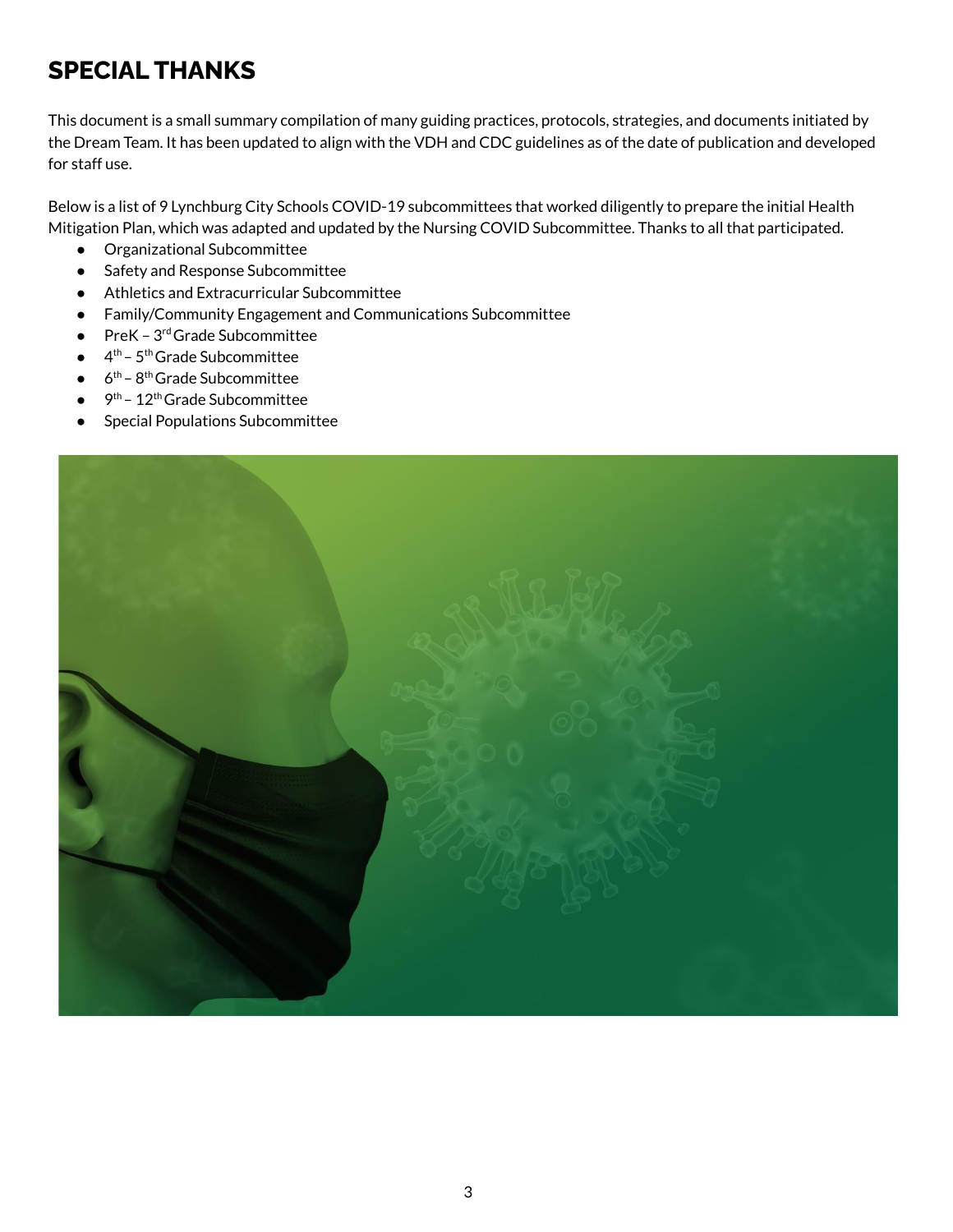Dr. Kerry W. Gateley 307 Allegheny Avenue Lynchburg, Virginia 24501 (434) 477-5900

## <span id="page-4-0"></span>**COVID-19 RESPONSE CONTACT**

Each school and building has a dedicated COVID-19 response contact person, in addition to a Nurse/Nurse Point of Contact:

|                     | <b>Principal</b>           | <b>School Nurse/</b>                   |
|---------------------|----------------------------|----------------------------------------|
| <b>Phone Number</b> |                            | <b>Nurse Point of Contact</b>          |
| (434) 515-5200      | <b>Monica Hendricks</b>    | Kenyetta Richards                      |
| (434) 515-5210      | <b>Sherrie Steele</b>      | Michelle Ravizza                       |
| (434) 515-5220      | <b>Kelly Bivens</b>        | Deanna Boyer                           |
| (434) 515-5180      | Polly Smith                | <b>Beth Barbolla</b>                   |
| (434) 515-5230      | <b>Sharon Anderson</b>     | Veronica Douglas                       |
| (434) 515-5170      | Donna Lewis                | <b>Kim Ewers</b>                       |
| (434) 515-5240      | Lillian Guzlowski          | <b>Chantel West-White</b>              |
| (434) 515-5260      | Donna Baer                 | Rondys Cook                            |
| (434) 515-5270      | Kellie Baldwin             | <b>Kimberly Barnes</b>                 |
| (434) 515-5250      | <b>Tyrone Gafford</b>      | <b>Belinda Carter</b>                  |
| (434) 515-5280      | Derrick Womack             | Debra Crawley                          |
| (434) 515-5290      | Lisa Lee                   | Sheila Roach                           |
| (434) 515-5300      | <b>Jeff Guerin</b>         | Clara Pieterson                        |
| (434) 515-5310      | Dani Rule                  | <b>Cherise Ramos</b>                   |
| (434) 515-5330      | <b>Kathy Dills</b>         | Virginia Tyree                         |
| (434) 515-5350      | <b>Matthew Mason</b>       | Teresa Patterson                       |
| (434) 515-5370      | Rose Flaugher              | Jill Wood                              |
| (434) 515-5400      | <b>Tim Beatty</b>          | Robin Wrabley                          |
| <b>Phone Number</b> | <b>Contact</b>             | <b>Nurse Point of Contact</b>          |
| (434) 515-5160      | <b>Howard Brown</b>        | <b>Cherise Ramos</b>                   |
| (434) 515-5141      | <b>Kacey Crabbe</b>        |                                        |
| (434) 515-5150      | Kathy Viar                 |                                        |
| (434) 515-5550      | Joshua Boyd                | Karen Richardson                       |
| (434) 515-5100      | Steve Gatzke, Sr. Director |                                        |
| (434) 515-5120      | Don Floyd, Director        |                                        |
| (434) 515-5501      | John Collins, Director     | Division Nurse Coordinator -           |
| (434) 515-5070      | Crystal Edwards,           | Andrea Bryant                          |
|                     | Superintendent             | Division-Wide Nurse -<br>LeAnn Johnson |
|                     |                            |                                        |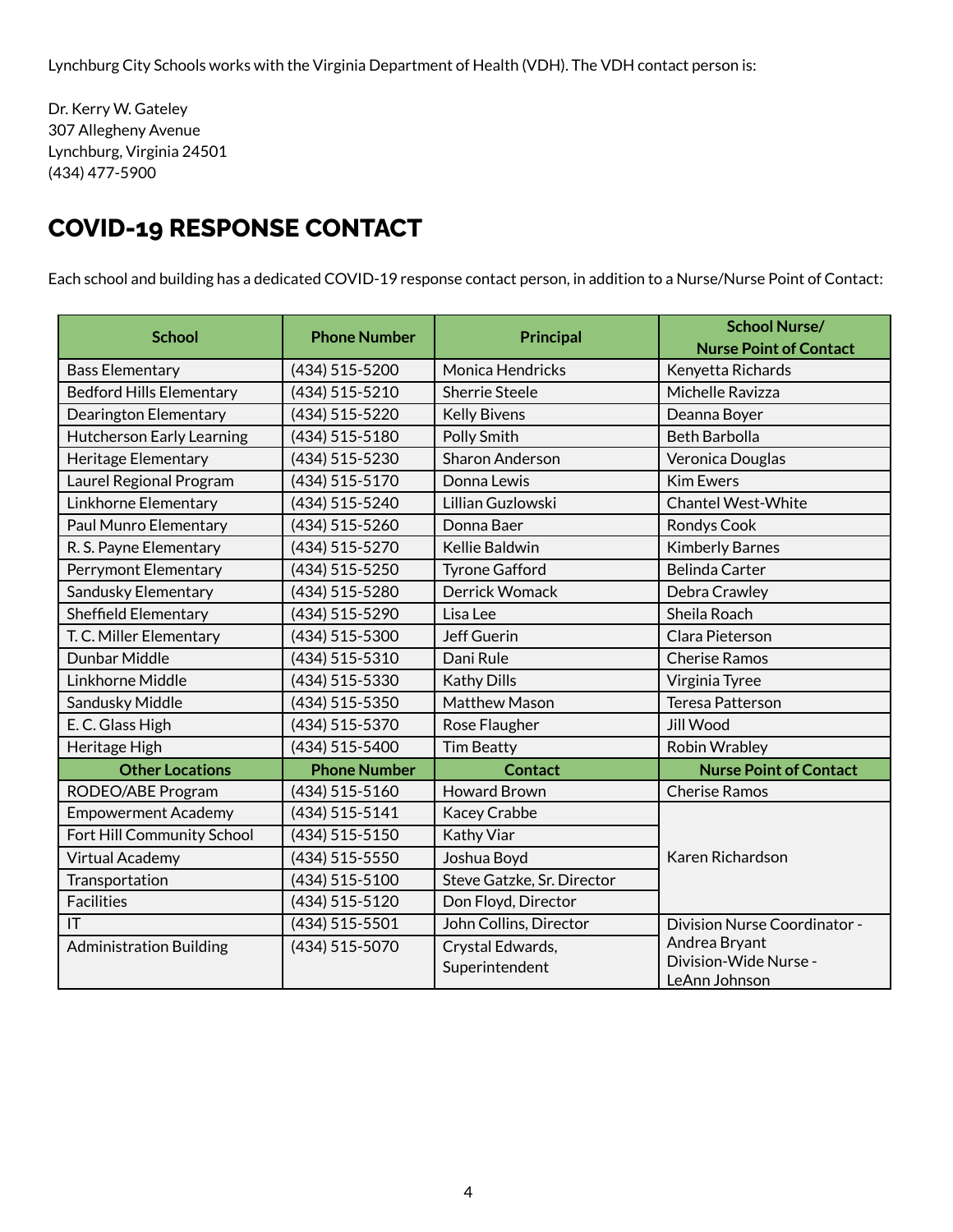# <span id="page-5-0"></span>**ALIGNMENT OF CDC & VDH GUIDELINES**

The Virginia Department of Education (VDOE) and Virginia Department of Health (VDH) work together to give statewide guidance for operating schools in Virginia. Therefore, Lynchburg City Schools follows VDH guidelines, which are derived from the Centers for Disease Control (CDC) recommendations and guidance to help mitigate the spread of SARS-CoV-2 (COVID). Most of the time VDH and CDC guidance align, but due to the ever changing guidance from CDC, sometimes there is a lag in the alignment. Until the time COVID is no longer a threat, updates (such as this one) are necessary to realign our mitigation strategies, with VDH and CDC guidelines.

As cases of COVID fluctuate in our Lynchburg area, LCS is dedicated to providing stability and consistency where possible, including following the current LCS Health Mitigation Plan. The LCS Health Mitigation Plan will be reviewed by the COVID team on a quarterly basis to minimize misalignment with VDH and CDC guidelines, and assess the effectiveness of our mitigation strategies.

Maintaining the safety of our staff and students is our goal. Keeping this in mind, in the event that the current LCS Health Mitigation Plan does not align with guidance from VDH and CDC, the current LCS Health Mitigation Plan will be followed until an update is approved by the Superintend and LCS School Board.

# <span id="page-5-1"></span>**UNIVERSAL MITIGATION STRATEGIES**

Per VDH/CDC recommendation, LCS continues to use universal mitigation strategies such as:

- 1. [Masks](https://www.cdc.gov/coronavirus/2019-ncov/community/schools-childcare/cloth-face-cover.html) (optional but encouraged for students, as of March 1, 2022 and staff on March 2, 2022)
- 2. Physical [distancing](https://www.cdc.gov/coronavirus/2019-ncov/prevent-getting-sick/social-distancing.html)
- 3. [Handwashing](https://www.cdc.gov/handwashing/when-how-handwashing.html) and respiratory etiquette
- 4. [Cleaning](https://www.cdc.gov/coronavirus/2019-ncov/community/clean-disinfect/index.html) and maintaining healthy facilities
- 5. [Contact](https://www.cdc.gov/coronavirus/2019-ncov/php/open-america/contact-tracing-resources.html) tracing in combination with isolation and quarantine

# <span id="page-5-2"></span>**ADDITIONAL MITIGATION STRATEGY**

As we have been navigating through the COVID-19 Pandemic, the positivity rate continues to increase and decrease sporadically, and the COVID vaccination rate is at 72.0% as of 2/27/22. Continued surveillance of COVID trends and anomalies remains important to assure our staff and students to remain safe and healthy.

Higher rates of community transmission increase the likelihood of in-school transmission of COVID. Surveillance of community transmission based on VDH and CDC guidance, along with monitoring and surveillance of cases in our schools (already being done), gives LCS the best possible indicator for when additional measures are necessary. If community positivity rates are noted, additional and more restrictive mitigation measures are necessary.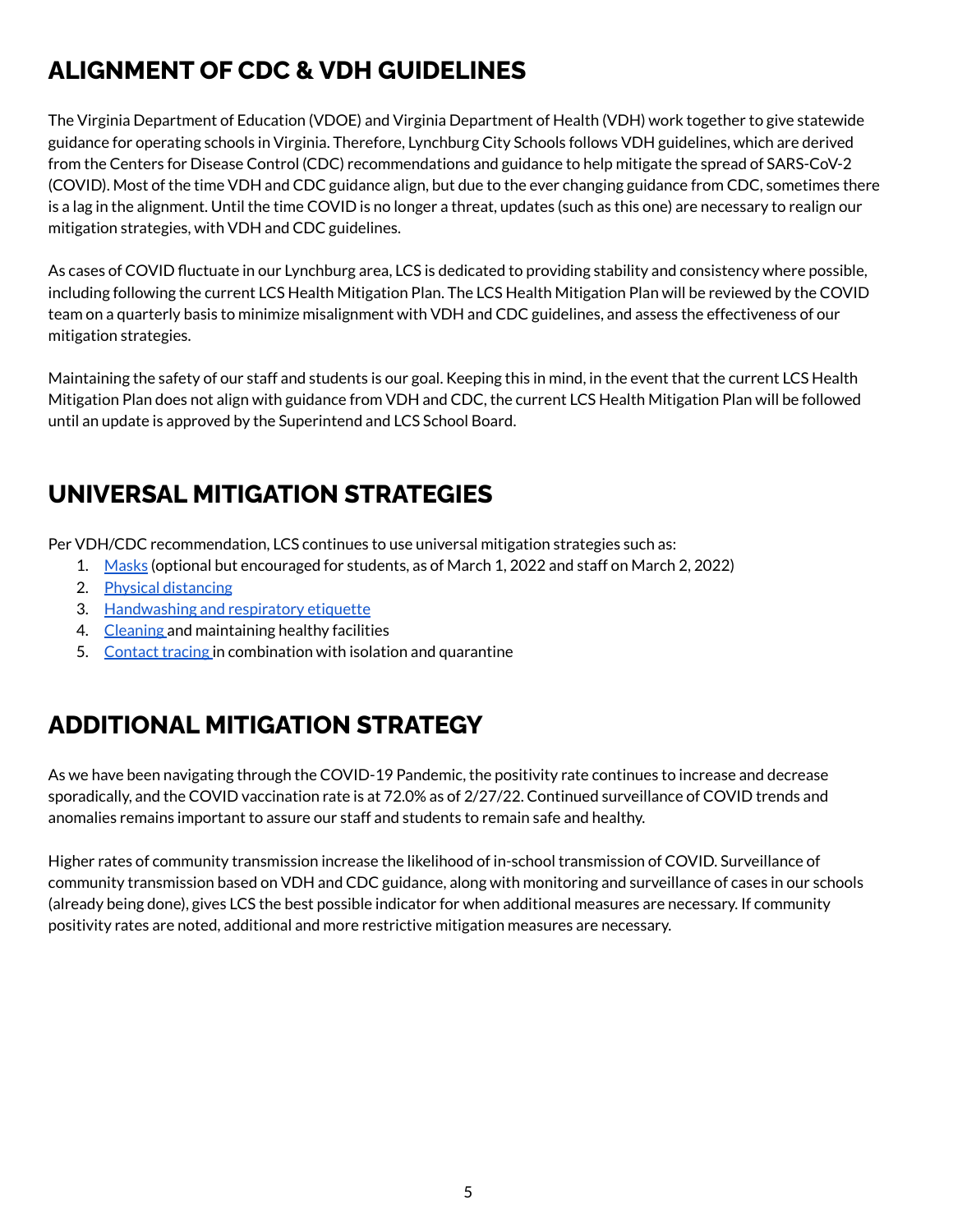# <span id="page-6-0"></span>**COMMUNITY TRANSMISSION SURVEILLANCE**

Following the VDH and CDC guidelines, LCS will continue to monitor positivity rates daily at the individual schools. In addition, a COVID Response Team will review this information weekly to assess for trends, anomalies, clusters,and indications of in-school transmission over the previous 7 days.

In addition to monitoring positivity rates of staff and students in our schools each week, the COVID Response Team will monitor the positivity rates in the community, report anomalies, and report findings to the Nurse Supervisor and Student Services Director. The COVID Response Team will assess weekly for situational awareness and to continuously inform planning and decision-making.

# <span id="page-6-1"></span>**KEEPING LCS OPEN**

To the extent possible, student attendance will be taken daily for both in-person and virtual learning, and maintained in our student information system. In addition, teaching staff, school nurses, attendance coordinators, and other staff will work collaboratively with families to monitor student attendance, track and note any anomalies, and implement interventions as needed.

LCS will make available to staff and students PPE to ensure safety, as deemed appropriate. In addition to training for mitigation strategies, students, staff and families will receive guidance and information to address the social, emotional and mental wellbeing of our students. Any changes in practices and/or protocols as they relate to COVID-19 will be included in our frequent communication updates provided to keep students, staff and families informed. The communications will be available through phone messages, our website, and social media sites.

LCS works collaboratively with the local health department and Lynchburg City's emergency response team. The superintendent and school board chair and vice chair meet regularly with the city manager, mayor and vice mayor to discuss any pertinent mutual community concerns. Should a community outbreak occur, the city-school leadership team in conjunction with the local health department will implement the appropriate response plan.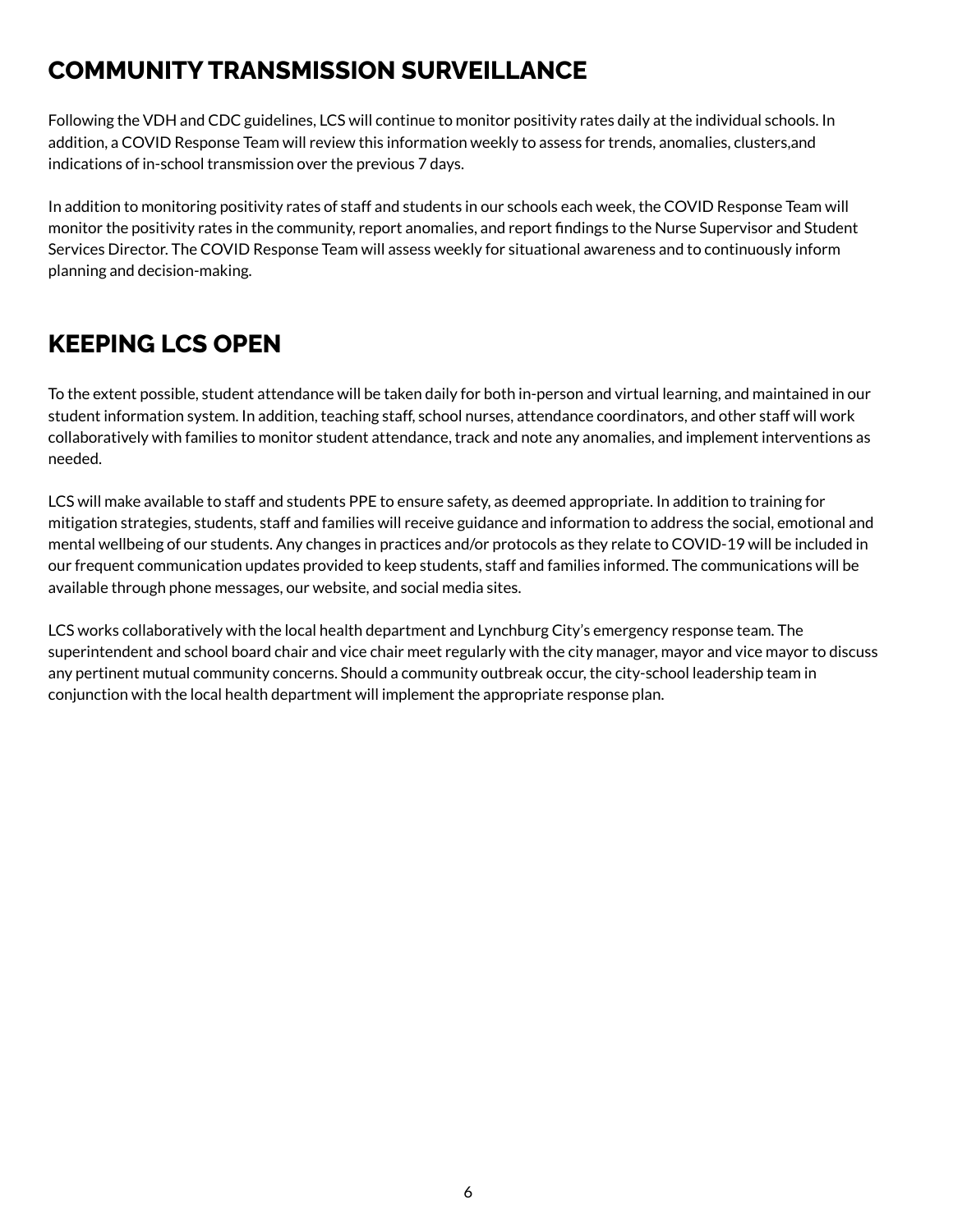# <span id="page-7-0"></span>**PROMOTING BEHAVIORS THAT REDUCE THE SPREAD OF COVID-19**

## **Personal Hygiene & Safety for Staff and Students**

- Participate in personal hygiene and safety training which will outline practices, protocols, procedures, actions and responses for all coronavirus-related incidents. Training will also be offered to families and caregivers.
- Maintain at least 3 feet inside or 6 feet outside distance from other people.
- Cover your cough/sneeze with a tissue, throw the tissue in the trash and wash your hands.
- Wear an appropriate face covering over your nose and mouth such as disposable masks, cloth masks, face shields, etc. Though masks are highly encouraged by LCS, masks are now optional for students and staff unless they are in the post-isolation/quarantine days 6-10; in these cases, masks will be required. (See Updated Virginia Department of Health COVID Protocols below. )
- Individuals who cannot (or refuse) to wear a mask during the post-isolation/quarantine period days 6-10, will need to isolate/quarantine at home for days 6-10, and may return to school on day 11. (See Updated Virginia Department of Health COVID Protocols below.)
- Wash your hands often with soap and water for 20 seconds. If soap and water are not available, use hand sanitizer that contains at least 60% alcohol.
- Do not touch your eyes, nose, and mouth.
- Clean and disinfect frequently touched objects and surfaces.
- Stay home when you are sick.

## **Face Coverings**

**Students** have the option to use appropriate face coverings when age and developmentally appropriate, especially in circumstances when 3 feet of physical distance cannot be maintained.

**Staff** have the option to use appropriate face coverings as medically appropriate.

#### **Entering the Nurse Clinic**

Though masking is optional, staff and students entering the Nurse Clinic will be asked to wear a mask to prevent the spread of illness. Masks will be provided by the Nurse Clinic.

#### **Masks with Exhalation Valves or Vents**

Due to CDC not recommending the use of masks with exhalation valves or vents, LCS wants to provide you with **information about'vented' masks**. These masks allow the wearer to avoid inhaling particulate matter, while allowing easier exhalation. While the mask allows free exhalation, it eliminates the protection of others around you. The goal is to **protect yourself and others** through the use of a face covering or mask.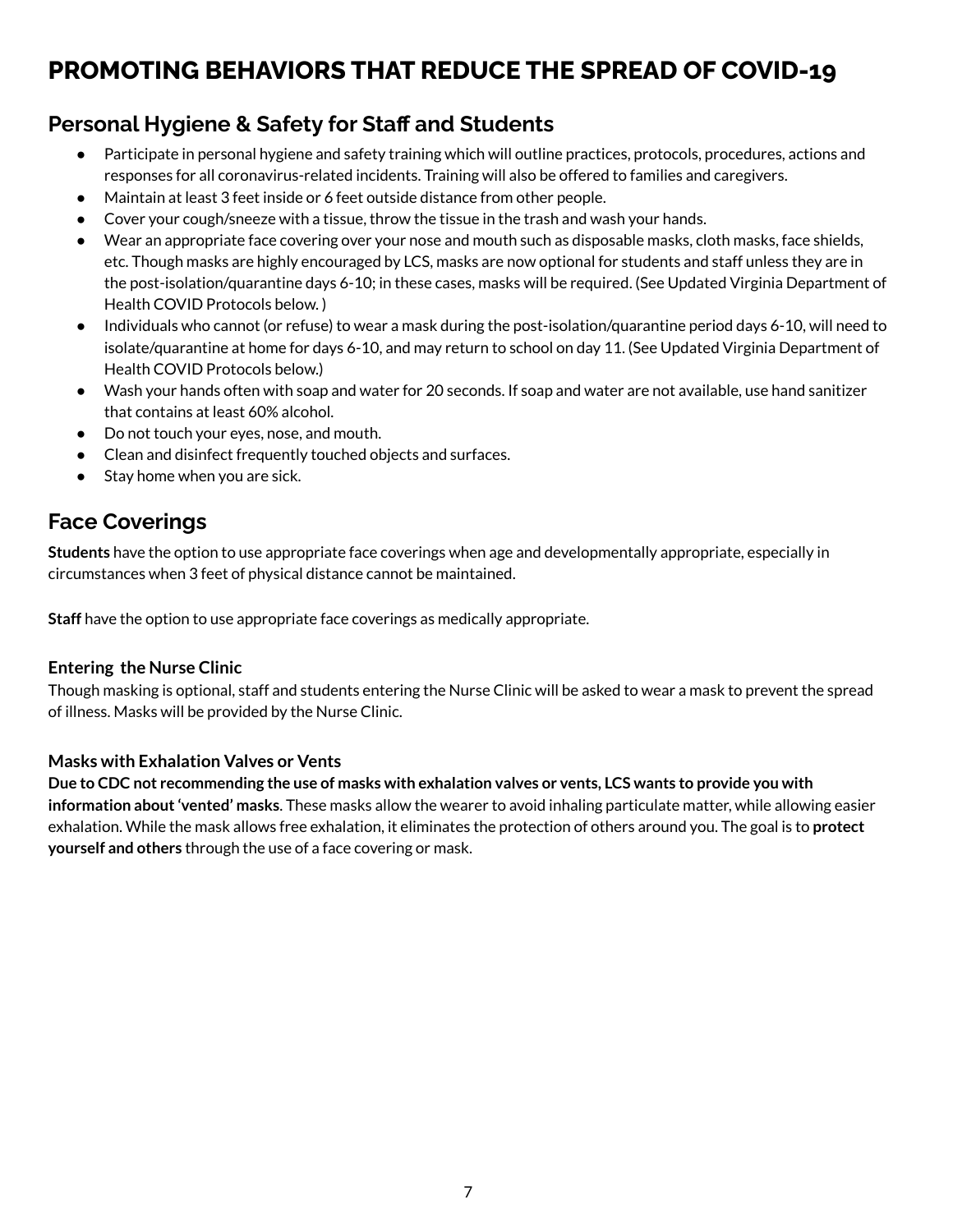## **Physical Distancing**

As recommended by CDC and VDH, LCS will adhere to the following:

- Maintain 3 feet for physical distancing in classrooms, hallways, bathrooms, offices, and other common areas
- CDC recommends schools maintain at least 3 feet of physical distance between students within classrooms to reduce transmission risk. When it is not possible to maintain a physical distance of at least 3 feet, LCS will layer multiple prevention strategies, such as screening testing. Masks are optional, but are encouraged for students and staff as an additional mitigation measure.
- Minimize movement of students and staff as much as possible
- Minimize interactions between large groups of students
- On a school bus where sufficient physical distancing is difficult or impossible, all students and staff have the option to wear a mask.
- Post signage explaining safety protocols and expected behaviors.

## **School Building Protocols**

- Staff will examine and modify the layouts of classrooms, communal areas, and outdoor facilities to ensure social distancing is maintained.
- The number of persons in a classroom will be reduced to promote physical distancing of at least 3 feet among individuals within the classroom to the greatest extent possible.
- Touchless water bottle filling stations will be used. Water systems will be tested for safety after a prolonged facility shut down.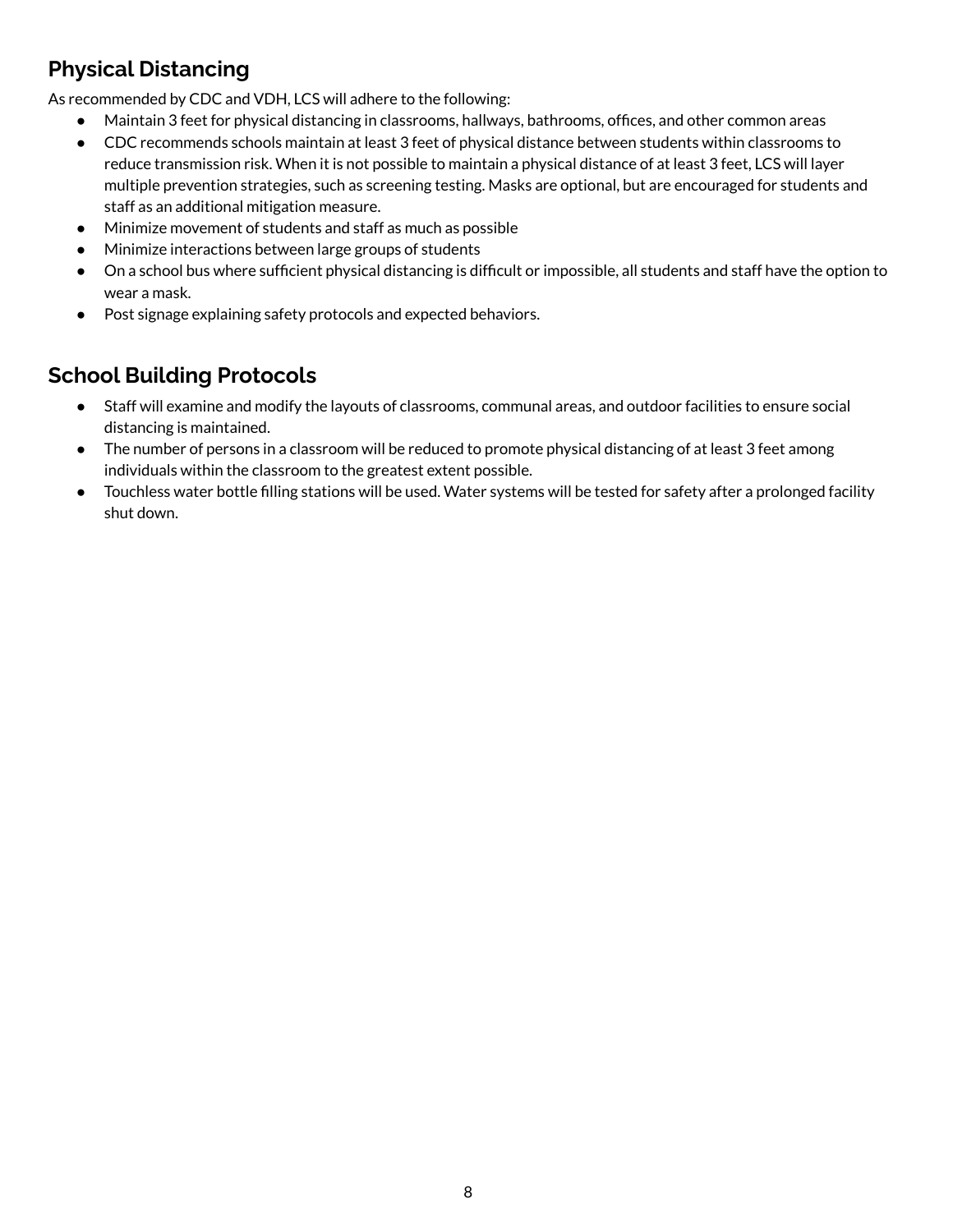# <span id="page-9-0"></span>**MAINTAINING HEALTHY ENVIRONMENTS AND OPERATIONS**

## **Screening Guidelines**

#### **Students —Entering Campuses**

- Students who are symptomatic while entering campus, should be separated from others right away, preferably isolated in an area through which others do not enter or pass. If more than one student is in an isolation area, ensure physical distancing.
- Students exhibiting symptoms are required to wait in an isolation area until they can be transported home. If they are waiting in the Nurse Clinic, the nurse will offer a mask to wear while in the clinic.
- Students should remain in isolation with continued supervision and care until picked up by an authorized adult.
- Follow established guidelines for triaging students, recognizing not all symptoms are COVID-19 related.
- Advise parents of sick students that students are not to return until they have met CDC criteria to discontinue home isolation.

#### **Staff—Entering Campuses**

- Employees who are symptomatic should not enter the building. They should contact their health provider immediately and seek advice. Notify the immediate supervisor of their illness.
- Employees who are symptomatic while on campus, should contact their administrator immediately and will be asked to leave the building and to see medical attention. Staff should be advised not to return to work until they have met VDH criteria to discontinue home isolation.

#### **Symptoms of COVID-19 include:**

Fever over 100.4 New cough Difficulty breathing Sore throat Muscle aches or body aches Vomiting or diarrhea New loss of taste or smell Are under evaluation for COVID-19 (for example, waiting for the results of a viral test to confirm infection) Have been diagnosed with COVID-19 and not yet cleared to discontinue isolation

## **Transportation**

- All students on buses have the option of wearing appropriate well-fitting masks, as deemed medically and developmentally appropriate.
- Bus drivers and drivers of other city vehicles have the option of wearing appropriate well-fitting masks while transporting students.
- Cleaning and disinfecting of buses and city vehicles will be conducted per recommended guidelines before and after each route.
- An extra supply of PPE materials will continue to be available on vehicles transporting students.

## **Nutrition Services**

- Schools will partner with the Department of School Nutrition to create plans that adhere to social distancing requirements and meet the specific needs of the individual building. This may include serving students in the classroom and implementing social distancing practices in the cafeteria.
- Guidelines are subject to change based on the analysis of CDC and LCS metrics.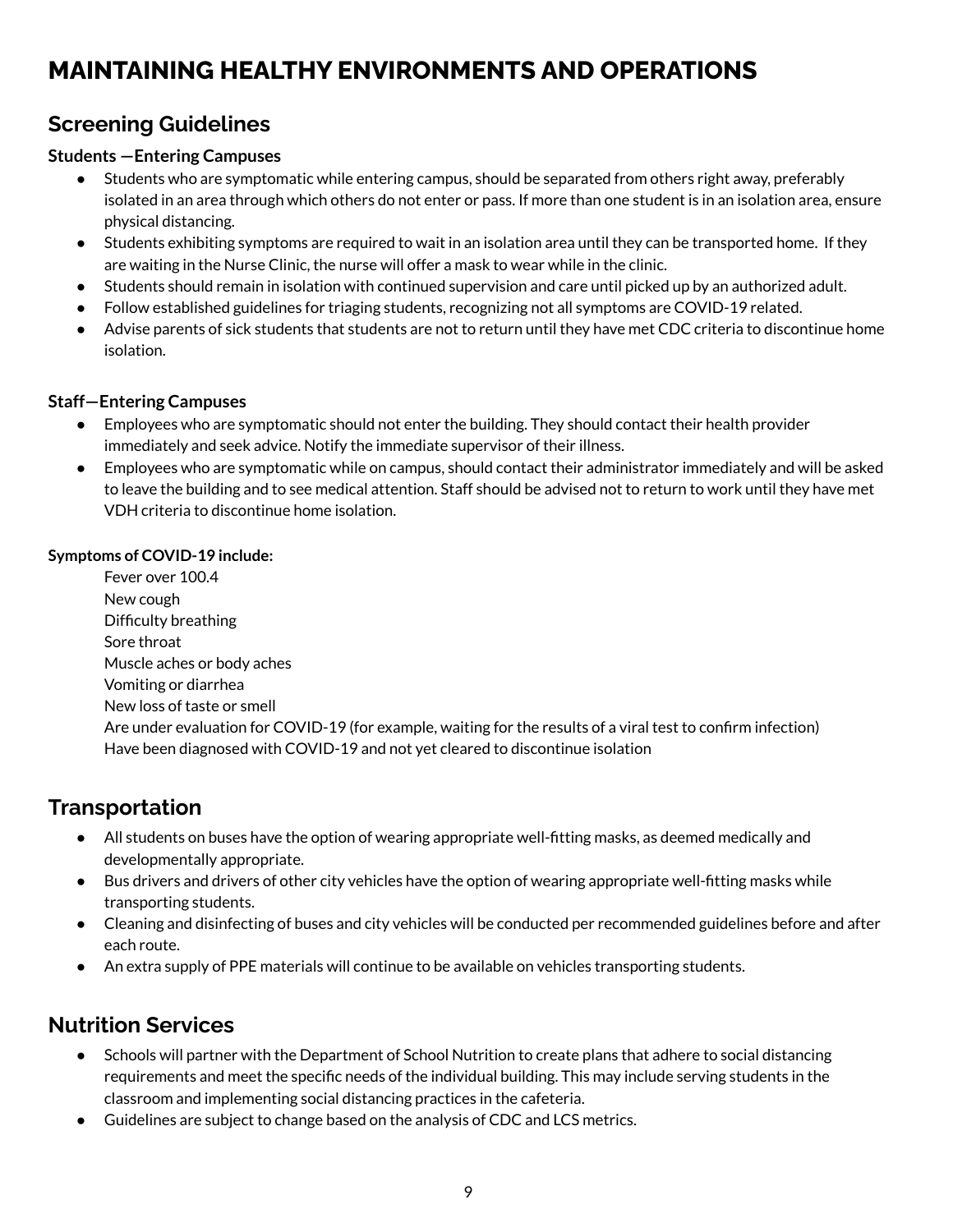## **Large Group Gatherings/Athletics/Extracurricular Activities**

- Outdoor activities (including recess) will follow guidance for maximum participants, with a priority on social distancing and restricted mixing of classrooms.
- Extracurricular activities (such as clubs) will be offered if social distancing mitigation strategies can be implemented.
- Athletics will follow LCS guidelines. Please see the information table on page 13.
- Field trips will resume.

## **Cleaning**

LCS will adhere to CDC and VDH cleaning guidelines, to maintain safe and healthy facilities. This includes:

- Routine disinfecting of high touch surfaces, in the common areas, such as door handles, crash bars, handrails, etc.
- Restrooms are to be checked and disinfected frequently throughout the day.
- After students have left the building all classrooms, restrooms and other areas occupied by students and staff are to be thoroughly cleaned and disinfected, by a staff member.
- Deep cleaning will occur once a week.

# <span id="page-10-0"></span>**PROTECTING PEOPLE WITH CERTAIN MEDICAL CONDITIONS**

- If you have a medical condition, speak with your healthcare provider about steps you can take to manage your health and risks. Employees may also discuss work related options, such as the different types of leave or teleworking, as deemed appropriate with their supervisor.
- One way to protect the health of individuals with certain medical conditions and children is to ensure that you are fully up-to-date on your COVID-19 vaccination.
- Lynchburg City Schools will implement protections for students at higher risk for severe illness from COVID-19, including:
	- Flexible attendance practices that enable students to stay home or self-isolate when they are sick or have documentation that they have been exposed.
	- Opportunities for students to participate in a 100% virtual learning program via application process.

# <span id="page-10-1"></span>**SUSPECTED, POSITIVE COVID-19 RESPONSE**

#### **Reporting/Notification and Response**

#### Individuals who are up-to-date on COVID-19 vaccination OR had COVID in the past 3 months do NOT need to self **quarantine after a COVID exposure or travel.**

● Parents/guardians should notify their school administrator or school nurse in the event that their child shows symptoms of COVID-19 or tests positive for COVID-19. Children should remain at home in accordance with the CDC guidelines for isolation found here:

<https://www.cdc.gov/coronavirus/2019-ncov/your-health/quarantine-isolation.html>

- LCS employees will notify their immediate supervisor of any suspected or positive case of COVID-19. The immediate supervisor will notify the Superintendent or designee who will notify the local health department, if needed, **while maintaining confidentiality in accordance with the Americans with Disabilities Act and HIPAA rules.**
- LCS will work with the local health department to institute modified contact tracing and notify any employees and parents/guardians of any student who may have been exposed based on the local health department criteria.
- LCS employees will follow appropriate protocols for cleaning and disinfecting all exposed areas in which a symptomatic individual or an individual who tested positive for COVID-19 spent considerable time.
- LCS will consult with the local health department to determine if closure of offices, areas, facilities, school building, or entire division is warranted, and if so the duration of that closure.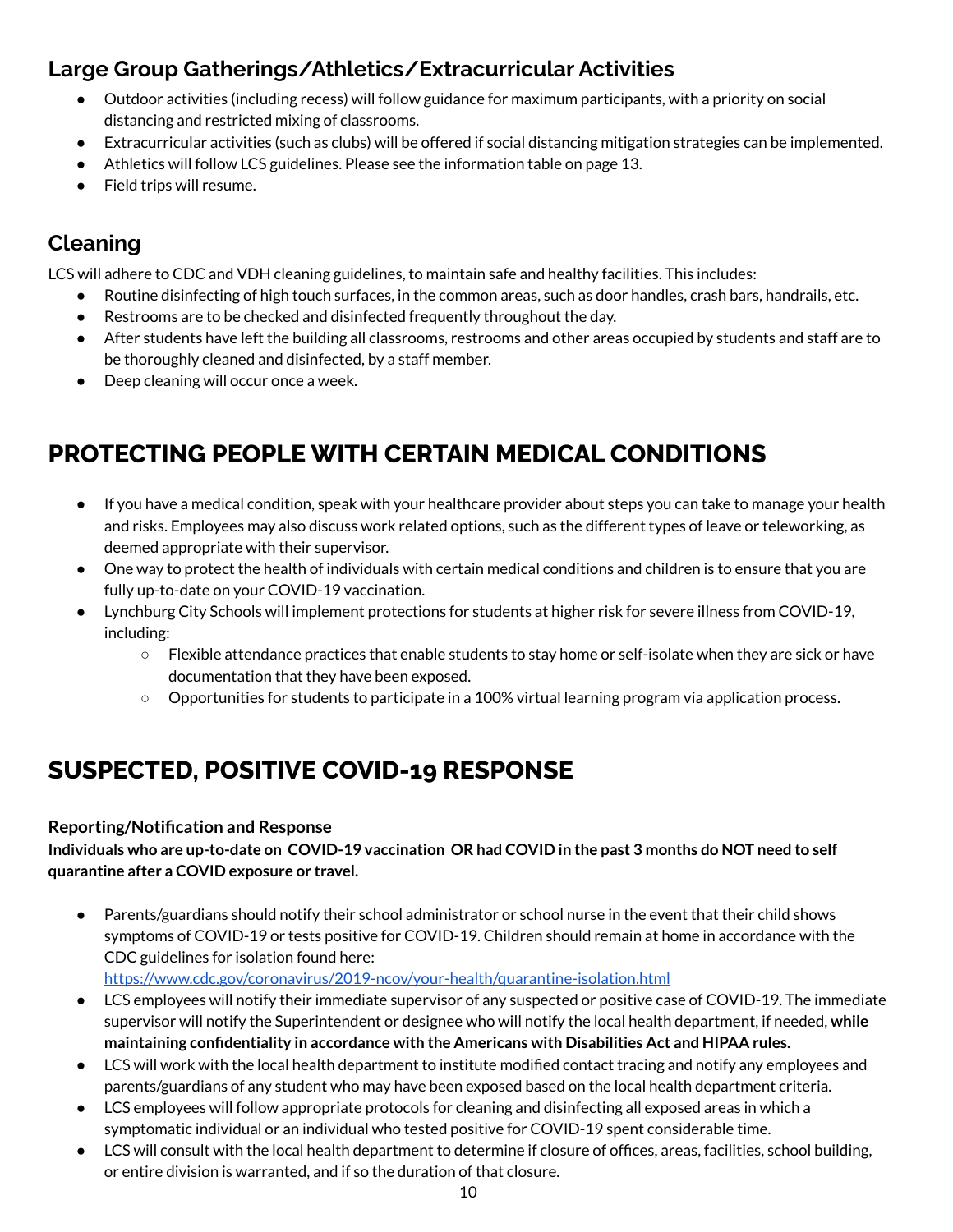## **Isolation and Quarantine**

LCS will follow the current (as of the date of publication of this update) guidance for isolation and quarantine listed below. As previously stated, LCS will follow this Health Mitigation Plan until the next quarterly LCS Health Mitigation Plan review when an update, if needed, will be published.

#### **VDH Isolation and Quarantine FAQs for K-12 Schools**

*Date last updated: February 11, 2022*

On February 11, 2022, the Virginia Department of Health updated its COVID-19 guidance for schools. The updated guidance can be found here: Interim Guidance for COVID-19 [Prevention](https://www.vdh.virginia.gov/content/uploads/sites/182/2021/03/Interim-Guidance-to-K-12-School-Reopening.pdf) in Virginia PreK-12 Schools.

Per the guidance, "Parents are in charge of their children's health, wellbeing and education."

Effective March 2, 2022, masks will be optional for all LCS students and staff. LCS will continue to encourage the wearing of masks as an added layer to our health mitigation plan. Families will continue to receive notice of a positive COVID-19 case within our schools as the school community is made aware of them. If a staff member or student suspects that they have been exposed to COVID-19, we encourage you to get tested and notify us if your test is positive.

We ask that you continue to be supportive and cooperative of school staff, teachers, and administrators as they navigate in-person learning during the pandemic. Thus, acknowledging that there may be temporary periods of remote learning due to a school outbreak or community surge in COVID-19. Such pivots shall be as short as possible, and students will be directed to remote learning and provided additional resources as needed to meet their instructional programming/goals.

LCS recommends that anyone eligible and able, including staff, students, and family members, get vaccinated and boosted against COVID-19, as directed by CDC [guidelines](https://www.cdc.gov/coronavirus/2019-ncov/community/schools-childcare/k-12-guidance.html#:~:text=CDC%20recommends%20that%20all%20teachers,who%20are%20not%20fully%20vaccinated). This additional layer of prevention will assist LCS in maintaining in-person learning and is the single best strategy to protect our students, staff, and community.

As a reminder:

- Stay home when sick and consult your medical doctor or health care provider.
- Stay home when sick with new COVID-19 symptoms, and isolate.
- Get tested if possible, following CDC guidelines.
- Wear well-fitting masks, especially during times of high community prevalence.
- Participate in the ViSSTA Screening Program (enrollment directions below):
	- **E** Reminder COVID-19 Screening & Testing-[Information](https://docs.google.com/document/d/1qDZet3bEzucCrw_f2w1CubQ-2MelLLRjXzbyo0Q_goI/edit)

#### **New Isolation/Quarantine Infographic:**

When is it Safe to be Around Others: [Isolation](https://www.vdh.virginia.gov/content/uploads/sites/182/2020/04/Home-IsolationQuarantine-Release-Graphic_FINAL.pdf) and When to End Isolation - 2/3/22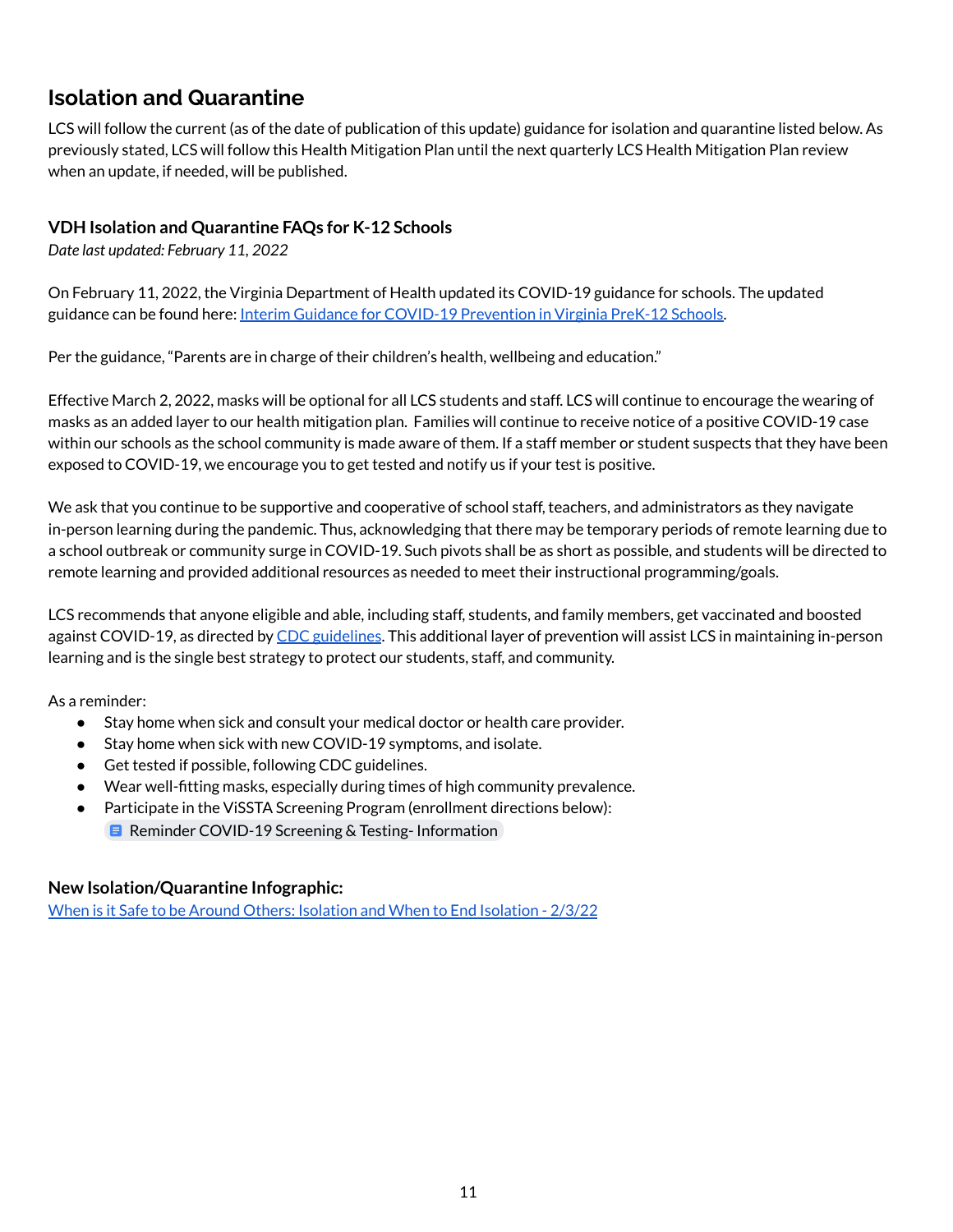| <b>Updated Virginia Department of Health COVID Protocols</b> |                                                                                                                                                                                                                                         |                                                                                                                                                                                                                                                    |  |  |
|--------------------------------------------------------------|-----------------------------------------------------------------------------------------------------------------------------------------------------------------------------------------------------------------------------------------|----------------------------------------------------------------------------------------------------------------------------------------------------------------------------------------------------------------------------------------------------|--|--|
|                                                              | Positive COVID-19 Test<br>Tested positive                                                                                                                                                                                               | Isolation for the first five days, followed by five days of strict mask<br>wearing.                                                                                                                                                                |  |  |
| <b>Positive Case</b>                                         |                                                                                                                                                                                                                                         | Continue isolation if:<br>Symptoms persist or fever present                                                                                                                                                                                        |  |  |
|                                                              |                                                                                                                                                                                                                                         | May discontinue isolation after five days if:<br>Symptoms are resolved or resolving                                                                                                                                                                |  |  |
|                                                              |                                                                                                                                                                                                                                         | Reporting/Notification:<br>Notification letter sent to school/department/facilities<br>families and/or staff                                                                                                                                       |  |  |
|                                                              | Symptomatic with COVID-19 Like<br>Symptoms<br>If you are having 2 or more<br>$\bullet$                                                                                                                                                  | Isolation for the first five days, followed by five days of strict mask<br>wearing.                                                                                                                                                                |  |  |
|                                                              | symptoms, take a COVID-19<br>test or see your medical<br>provider                                                                                                                                                                       | Continue isolation if:<br>Symptoms persist or fever present                                                                                                                                                                                        |  |  |
|                                                              |                                                                                                                                                                                                                                         | May discontinue isolation after five days if:<br>Your symptoms are resolved or resolving                                                                                                                                                           |  |  |
|                                                              |                                                                                                                                                                                                                                         | Reporting/Notification:<br>LCS will only notify if there is a positive COVID-19 test<br>Notification letter sent to school/department/facilities<br>families and/or staff                                                                          |  |  |
|                                                              | Asymptomatic and Positive Test                                                                                                                                                                                                          | Isolation for the first five days, followed by five days of strict mask<br>wearing.                                                                                                                                                                |  |  |
|                                                              |                                                                                                                                                                                                                                         | No isolation if:<br>Have tested positive within the last 90 days and do not have<br>any symptoms                                                                                                                                                   |  |  |
|                                                              |                                                                                                                                                                                                                                         | Reporting/Notification:<br>Notification letter sent to school/department/facilities<br>families and/or staff                                                                                                                                       |  |  |
|                                                              | Asymptomatic<br>The division will only be able<br>$\bullet$<br>to give guidance if the<br>individual reports a positive<br>COVID-19 test or is<br>symptomatic with 2 or more<br>symptoms                                                |                                                                                                                                                                                                                                                    |  |  |
|                                                              | COVID-19 Outbreak<br>3 or more positive cases within<br>$\bullet$<br>a 14-day period where<br>in-school transmission is<br>suspected (i.e. linked in person,<br>place and/or time without<br>another more likely source of<br>exposure) | Reporting/Notification:<br>Schools will report such outbreaks to VDH along with any<br>$\bullet$<br>school having 30% of a group population (e.g. grade, staff,<br>entire school).<br>https://redcap.vdh.virginia.gov/redcap/surveys/?s=4HKCANDJFC |  |  |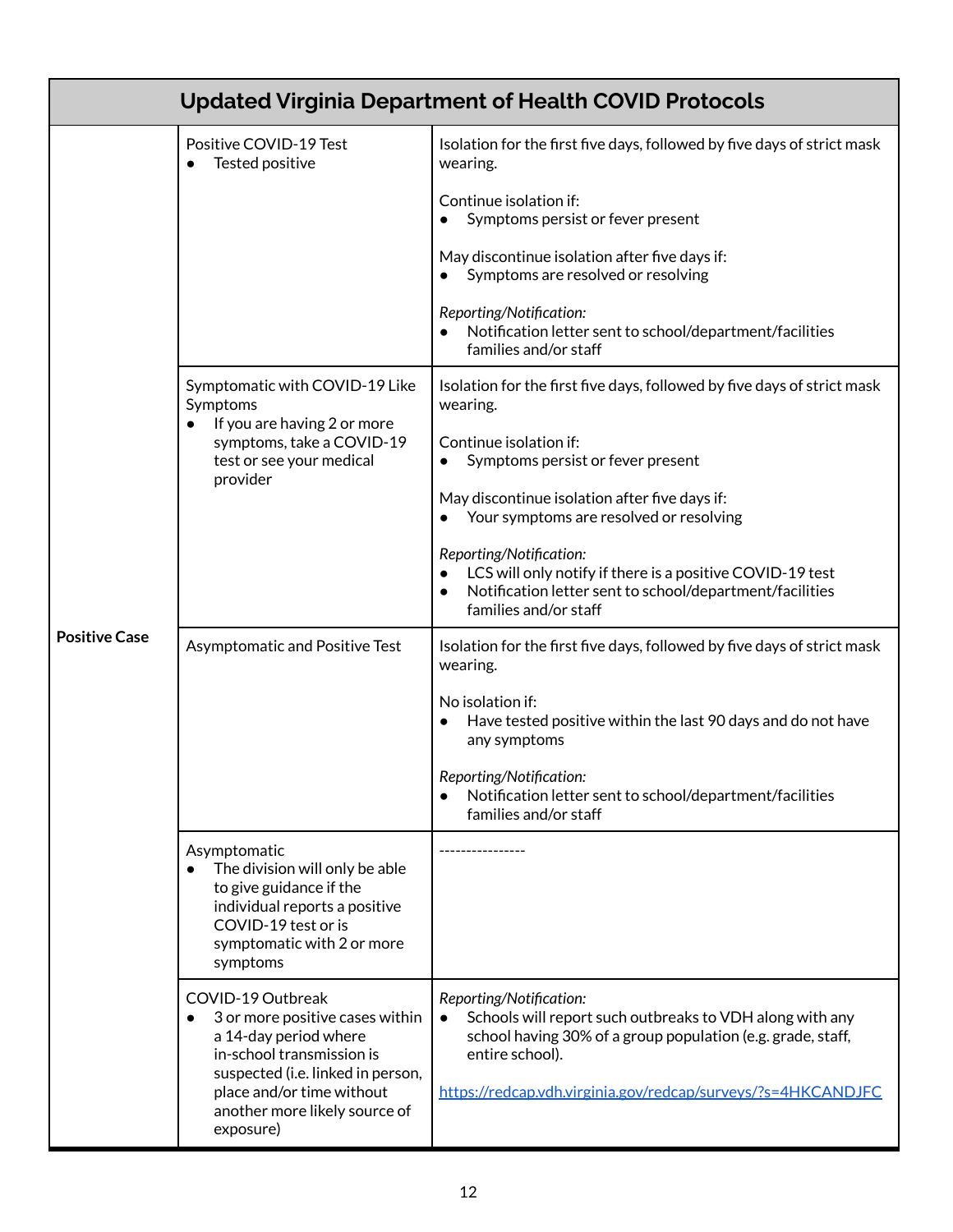| <b>Positive Case</b><br>Athletics/<br><b>Extracurricular</b><br><b>Activities</b> | Positive COVID-19 Test<br>Athlete/Extracurricular Activity<br>Participant<br>Tested positive                                                                                                                                                                                                                                                                                                                                                                                                                                                                                                                                                                              | Positive athletes and students who participate in extracurricular<br>activities may Return to Play on day 5 if symptoms are resolving.<br>All positive students returning on day 6 will wear a well-fitted<br>mask for days 6-10.<br>If strict use of a well-fitting mask is not possible, participating in<br>sports shall be delayed until after day 10 of isolation or quarantine.<br>Continue isolation if:<br>Symptoms persist or fever present<br>May discontinue isolation after five days if:<br>Symptoms are resolved or resolving<br>Reporting/Notification:<br>LCS will only notify if there is a positive COVID-19 test<br>Notification letter sent to school/department/facilities<br>families and/or staff<br>*Any student athlete who has tested positive for COVID-19; who is<br>symptomatic; or who has been in direct contact with COVID-19<br>will no longer be required to complete the Return to Play form.<br>This form is highly recommended, but is not a requirement.<br>*Any student who is up to date on vaccinations with no symptoms<br>and has been in direct contact with an individual(s) who has tested |  |
|-----------------------------------------------------------------------------------|---------------------------------------------------------------------------------------------------------------------------------------------------------------------------------------------------------------------------------------------------------------------------------------------------------------------------------------------------------------------------------------------------------------------------------------------------------------------------------------------------------------------------------------------------------------------------------------------------------------------------------------------------------------------------|------------------------------------------------------------------------------------------------------------------------------------------------------------------------------------------------------------------------------------------------------------------------------------------------------------------------------------------------------------------------------------------------------------------------------------------------------------------------------------------------------------------------------------------------------------------------------------------------------------------------------------------------------------------------------------------------------------------------------------------------------------------------------------------------------------------------------------------------------------------------------------------------------------------------------------------------------------------------------------------------------------------------------------------------------------------------------------------------------------------------------------------|--|
|                                                                                   |                                                                                                                                                                                                                                                                                                                                                                                                                                                                                                                                                                                                                                                                           | positive, will not be required to wear a mask during athletic or<br>extracurricular activity, as deemed appropriate.                                                                                                                                                                                                                                                                                                                                                                                                                                                                                                                                                                                                                                                                                                                                                                                                                                                                                                                                                                                                                     |  |
| <b>Close Contact</b>                                                              | Special Situations for Quarantine:<br><b>Household Close Contact</b>                                                                                                                                                                                                                                                                                                                                                                                                                                                                                                                                                                                                      | Quarantine according to Household Quarantine Guidelines<br>Continue quarantine if:<br>Symptoms develop; get tested if possible<br>May discontinue isolation after five days if:<br>Symptoms are resolving                                                                                                                                                                                                                                                                                                                                                                                                                                                                                                                                                                                                                                                                                                                                                                                                                                                                                                                                |  |
|                                                                                   | Fully vaccinated, but greater than<br>5 months from last shot (greater<br>than 2 months for Johnson &<br>Johnson)<br>Or                                                                                                                                                                                                                                                                                                                                                                                                                                                                                                                                                   |                                                                                                                                                                                                                                                                                                                                                                                                                                                                                                                                                                                                                                                                                                                                                                                                                                                                                                                                                                                                                                                                                                                                          |  |
|                                                                                   | Unvaccinated                                                                                                                                                                                                                                                                                                                                                                                                                                                                                                                                                                                                                                                              |                                                                                                                                                                                                                                                                                                                                                                                                                                                                                                                                                                                                                                                                                                                                                                                                                                                                                                                                                                                                                                                                                                                                          |  |
|                                                                                   | Up To Date Vaccinations                                                                                                                                                                                                                                                                                                                                                                                                                                                                                                                                                                                                                                                   | Strict mask wearing for 10 days.                                                                                                                                                                                                                                                                                                                                                                                                                                                                                                                                                                                                                                                                                                                                                                                                                                                                                                                                                                                                                                                                                                         |  |
| <b>Definitions</b>                                                                | Up To Date Vaccinations: 2 shots of Moderna or Pfizer, 1 shot of Johnson & Johnson. Less than 5<br>$\bullet$<br>months from last shot (less than 2 months for Johnson & Johnson). With booster doses(s) when<br>eligible<br>*COVID-19 vaccination and boosters as recommended by the CDC and VDHAs. Vaccination has proven to lessen<br>transmission as well as severity of disease including death.<br>Isolation: positive people should stay home and stay away from people, even in their own home.<br>$\bullet$<br>Quarantine: close contact should stay home. If possible, they should stay away from people in their<br>own home, especially people at higher risk. |                                                                                                                                                                                                                                                                                                                                                                                                                                                                                                                                                                                                                                                                                                                                                                                                                                                                                                                                                                                                                                                                                                                                          |  |